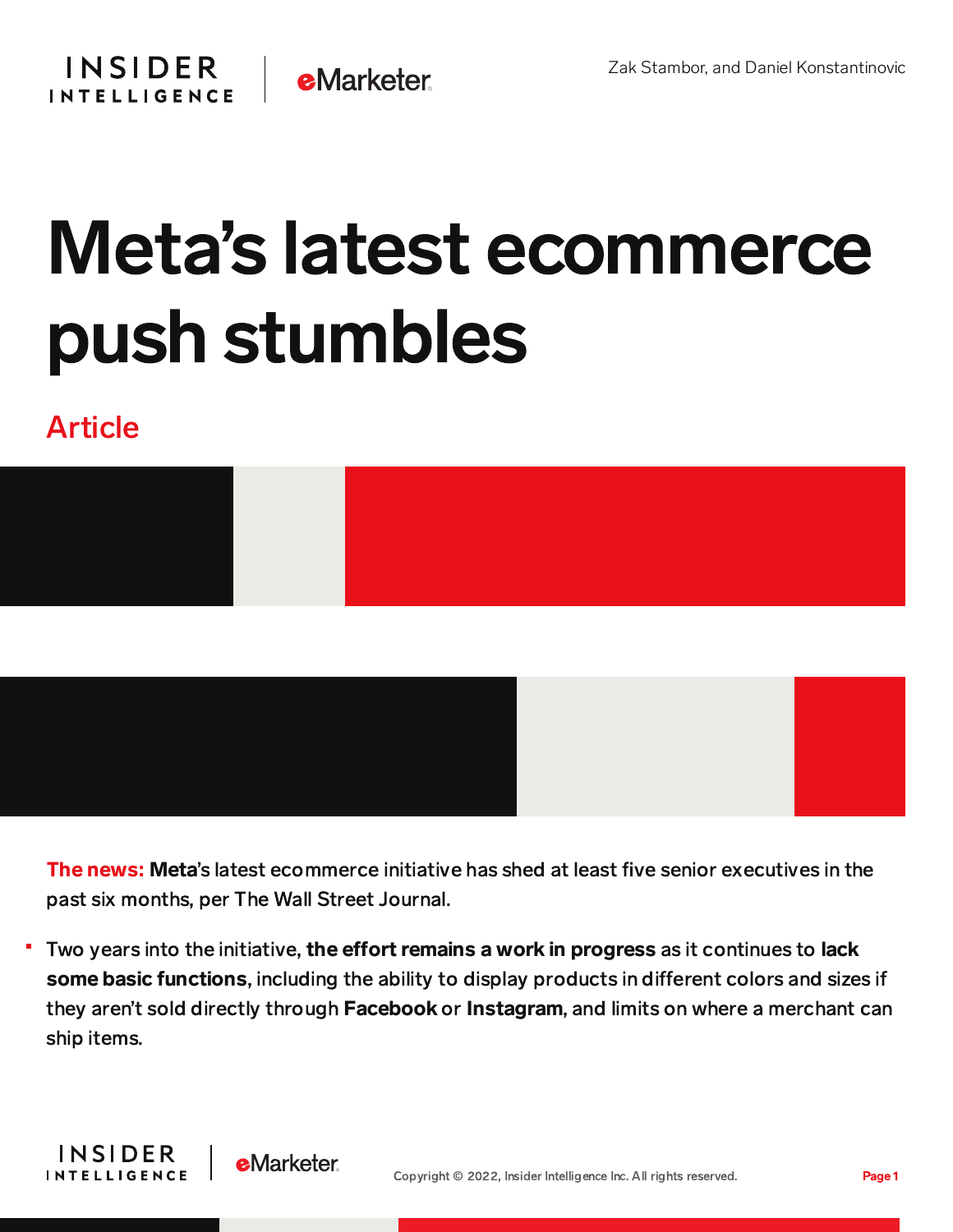Still, some retailers continue to see promise for ecommerce on the company's social networks given their massive user bases.

More on this: The company, then known as Facebook, began its latest ecommerce push when it launched Facebook and Instagram Shops in May 2020.

The feature enables retailers to post their catalogs directly on the social networks. They can choose to direct customers to their websites or to sell directly on the platform.

A missed opportunity: The May 2020 rollout of Facebook and Instagram Shops should have been ideal given that ecommerce was surging in 2020 due to COVID-19 pandemic lockdowns.

- It was also a month before Apple would announce its iOS ad-tracking [modifications](https://content-na2.emarketer.com/shakeout-apple-privacy-update) that rolled out in April 2021, which limited Meta's ability to gauge the effectiveness of its ads.
- Building out its ecommerce capabilities within its ecosystem enables Meta to reclaim some of the data it lost access to due to Apple's changes.
- Amazon's **[burgeoning](https://content-na1.emarketer.com/amazon-s-booming-ad-business-buffers-company-s-first-quarterly-loss-since-2015) ad business** demonstrates the significant value of a closed ecommerce ecosystem as the retailer's ad business grew 23% in Q1.
- While Meta doesn't break out ecommerce sales, CEO Mark Zuckerberg noted in an earnings call that the company has seen ecommerce sales soften; that news echoes the broader industry-wide trend as even Amazon reported a slowdown with consumers shifting more of their spending offline.



Note: ages 14+; social network users who have made at least one purchase via the Facebook platform, including links and transactions on the platform itself, during the calendar year; including online, mobile, and tablet purchases<br>Source: eMarketer, Oct 2021

eMarketer | InsiderIntelligence.com

270671

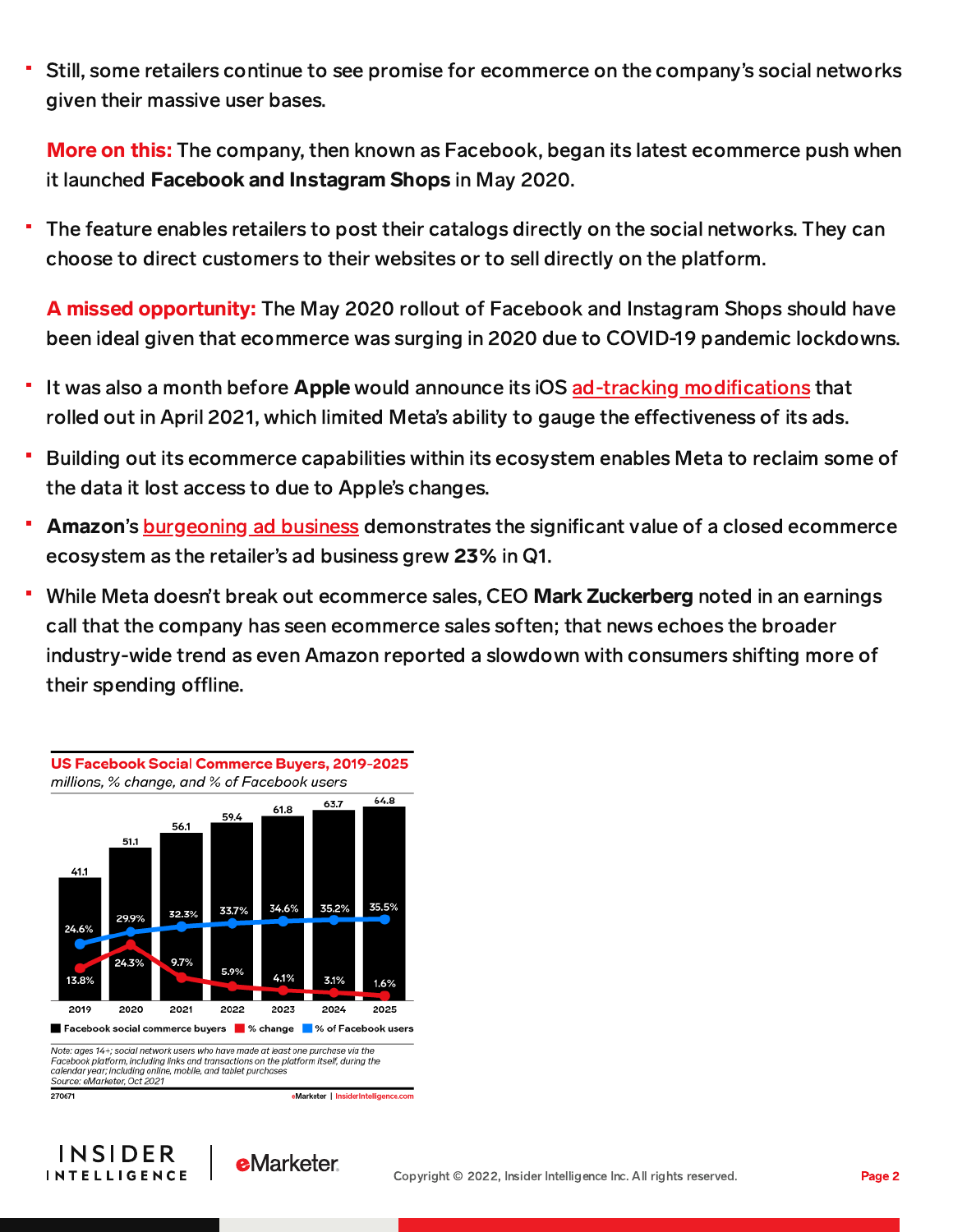Not its first rodeo: Meta has long struggled to understand how to effectively leverage Facebook, Instagram, and Messenger's massive user bases to drive online sales.

- In 2012, for example, it hired an **eBay** executive to oversee its retail efforts and rolled out several different ecommerce initiatives including Facebook Gifts, which let shoppers buy presents for friends, and Collections, which allowed retailers to present their products to Facebook users. A few years later it rolled out Facebook Marketplace. A few years after that, Instagram launched Instagram Shopping and a host of other ecommerce-related initiatives, already long offering a host of ecommerce-focused ad products.
- While those efforts, along with its broad reach, have helped make Facebook and Instagram the two most used social media platforms for social commerce, there remains a significant opportunity for growth.

| Social Media Platforms that US Social Media Users<br>Have Used to Make a Purchase, June 2021<br>% of respondents     |                         |
|----------------------------------------------------------------------------------------------------------------------|-------------------------|
| Facebook                                                                                                             |                         |
| 34%                                                                                                                  |                         |
| Instagram                                                                                                            |                         |
| 17%                                                                                                                  |                         |
| YouTube<br>16%                                                                                                       |                         |
| Twitter<br>7%                                                                                                        |                         |
| Pinterest<br>7%                                                                                                      |                         |
| TikTok<br>5%                                                                                                         |                         |
| Snapchat<br>4%                                                                                                       |                         |
| LinkedIn<br>3%                                                                                                       |                         |
| Reddit<br>3%                                                                                                         |                         |
| A social network platform other than those listed above<br>4%                                                        |                         |
| I haven't made a purchase through any social network platform                                                        |                         |
|                                                                                                                      | 52%                     |
| Note: n= 1,730 ages 18-75; in the past 12 months<br>Source: Insider Intelligence, "US Digital Trust Survey," Q2 2021 |                         |
| 269032                                                                                                               | InsiderIntelligence.com |

Meta**'**s advertising issues: Meta's many attempts to develop post-privacy update ad tracking solutions have failed to stick the landing and eroded advertiser trust, as well as the company's market value.